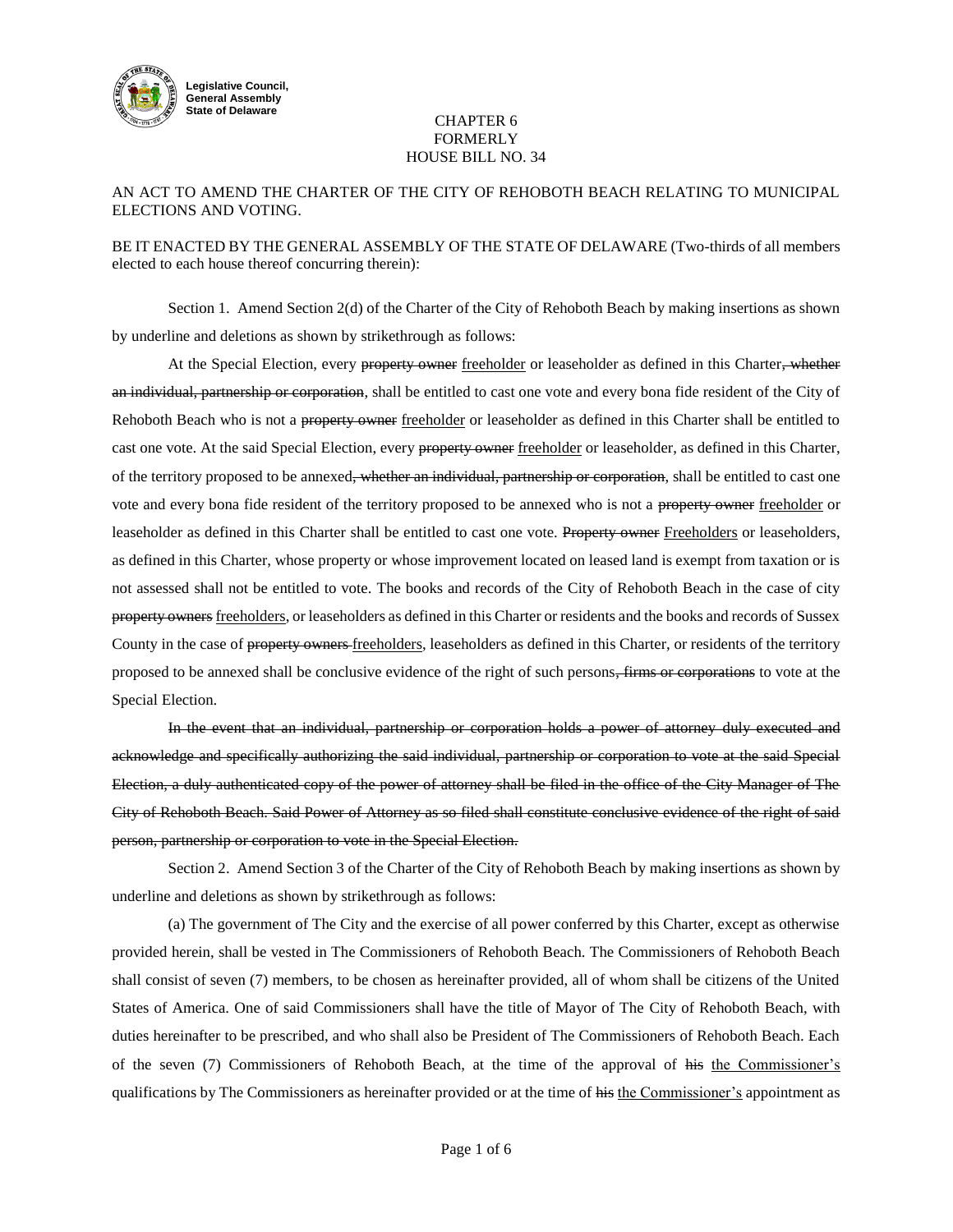the case may be, shall have attained the age of twenty-one (21) years of age. Not less than three of the Commissioners shall be designated resident Commissioners. A resident Commissioner shall be a bona-fide resident and domiciliary of the City. The Commissioner with the title of Mayor of the City of Rehoboth Beach shall also be a bona-fide resident and domiciliary of the City and shall have been domiciled in the City of Rehoboth Beach for a period of at least twelve (12) months immediately preceding the date of election. The other three Commissioners must either have the qualifications of a resident Commissioner as defined above (i.e. a bona-fide resident and domiciliary of the City) or be a freeholder of real estate located within The City. If any of the Commissioners or the Mayor fails to retain his the qualifications as aforesaid during the term of his office, he that Commissioner or Mayor shall ipso facto vacate his office. The Commissioners shall be judges of the qualifications of their members.

Section 3. Amend Section 4 of the Charter of the City of Rehoboth Beach by making insertions as shown by underline and deletions as shown by strikethrough as follows:

All provisions in this Charter pertaining to Annual Municipal Elections, Special Elections, or any other elections, and voting, shall be construed in accordance with the principle of "one person, one vote": If a voter is entitled to vote by virtue of being both a resident of the City and a Freeholder, the voter is entitled to only one vote; If a voter is entitled to vote by virtue of being both a resident of the City and a Leaseholder, the voter is entitled to only one vote; If a voter is entitled to vote by virtue of being both a Freeholder and a Leaseholder, the voter is entitled to only one vote; if a voter is entitled to vote by ownership of two or more parcels of real property, the voter is entitled to only one vote.

Ballots may be cast in person or by absentee ballot in all elections. Absentee voting shall be in compliance with the applicable provisions of Title 15 of the Delaware Code.

Section 4. Amend Section 5 of the Charter of the City of Rehoboth Beach by making insertions as shown by underline and deletions as shown by strikethrough as follows:

(a) The six offices of Commissioners of Rehoboth Beach and the office of Commissioner of Rehoboth Beach with the title of Mayor of the City of Rehoboth Beach, with duties hereinafter to be prescribed, shall be elective. All other offices shall be appointive and the person or persons filling such appointive offices shall be appointed by the Commissioners of Rehoboth Beach in the manner hereinafter to be prescribed. Six offices of Commissioner of Rehoboth Beach shall be for a three year term. The office of Commissioner of Rehoboth Beach with the title of Mayor of the City of Rehoboth Beach shall be for a three year term and in every event that a person shall be nominated to this office, the ballots shall not only specify that he the individual seeks the Office of Commissioner of Rehoboth Beach, but also that he the individual seeks that office with the title of Mayor of the City of Rehoboth Beach, with duties hereinafter to be prescribed.

(b) The qualifications for the office of Commissioner of Rehoboth Beach as well as the office of Commissioner of Rehoboth Beach having the title of Mayor of the City of Rehoboth Beach shall be as set forth in Section 3 of this Charter.

(c) In the case of a vacancy created in any office of Commissioner of Rehoboth Beach, or in the office of Commissioner of Rehoboth Beach having the title of Mayor of the City of Rehoboth Beach, either by death,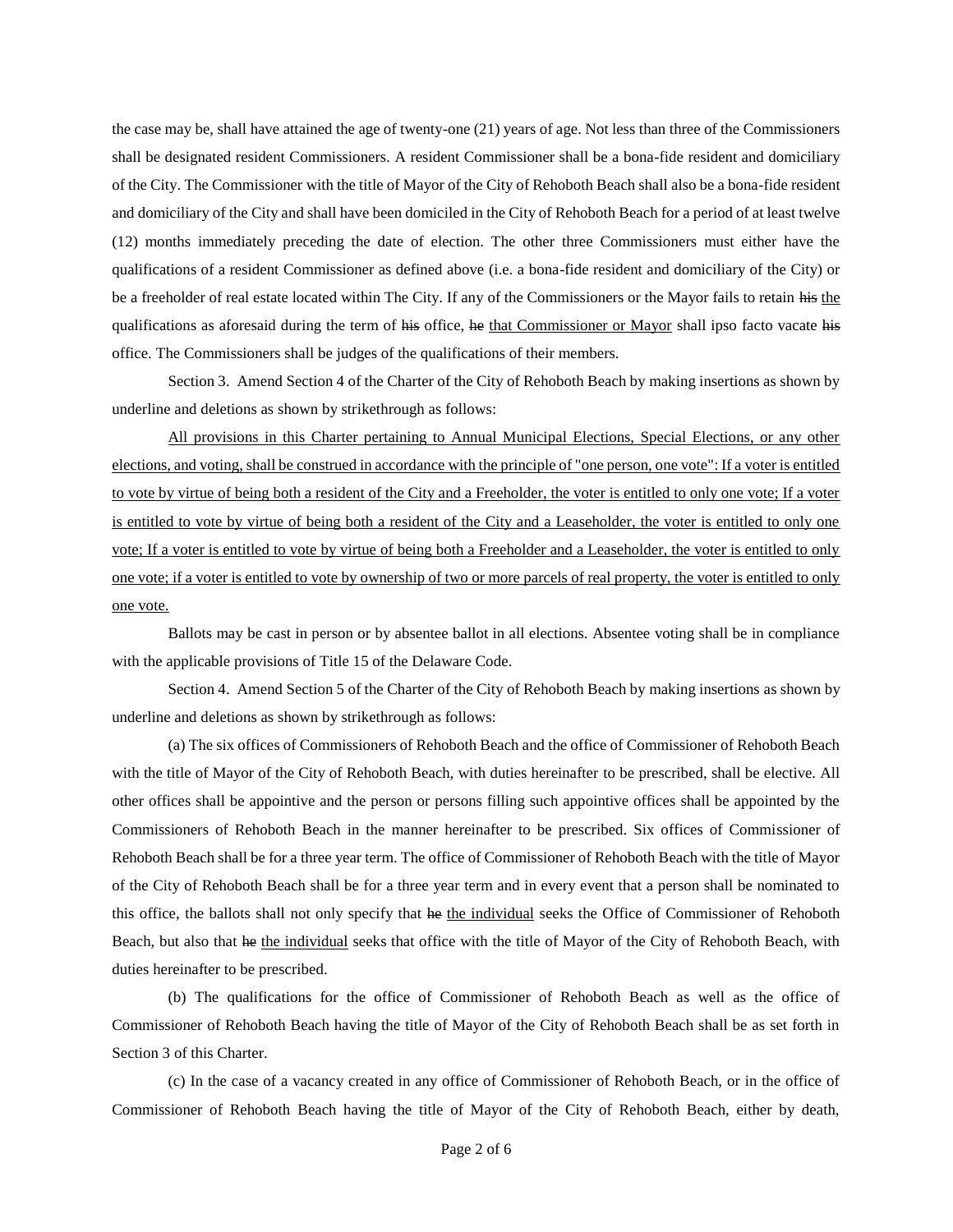resignation, loss of residence in the City of Rehoboth Beach, or other disqualifying event, or otherwise, The Commissioners of Rehoboth Beach shall fill such vacancy for the residue of the whole term.

(d) Aside from loss of residence, as in those instances specified in Section 3 of this Charter, if any elected officer be found guilty of any felony, he the elected officer shall forthwith be disqualified to act as such officer and he the elected officer shall, ipso facto, vacate his the elective office, which office shall be filled by the Commissioners of Rehoboth Beach as in the case of other vacancies.

(e) Each non-resident Commissioner shall receive an allowance for every mile necessarily driven from his the Commissioner's permanent home to Rehoboth Beach in order to attend any meeting of the Commissioners of Rehoboth Beach or the meeting of any committee of which he the non-resident Commissioner is a member; provided however, that no such allowance shall be paid for any meeting attended prior to September 1, 1974, said amount per mile to be the same as that permitted to be assessed by the Sheriff of Sussex County for the serving of papers the standard mileage rate set annually by the Internal Revenue Service.

Section 5. Amend Section 6 of the Charter of the City of Rehoboth Beach by making insertions as shown by underline and deletions as shown by strikethrough as follows:

(a) The mode of nomination of candidates for elective offices in the City of Rehoboth Beach shall be by petition, signed by not less than ten nor more than twenty-five qualified electors of the City and filed with the Secretary of the Commissioners of Rehoboth Beach, on or before  $12:00 \text{ room } 4:30 \text{ PM}$  on the first Saturday Monday in June of each year preceding the Annual Municipal Election.

(b) Whenever a petition nominating a person for the office of Commissioner of Rehoboth Beach, or the office of Commissioner of Rehoboth Beach who shall have the title of Mayor of the City of Rehoboth Beach, shall have been filed as above prescribed, the name of such person shall be printed on the ballot for the regular municipal election as a candidate for the office for which he the person was nominated; provided, he the person possesses the qualifications of an incumbent of that office as prescribed by this Charter. The Commissioners of Rehoboth Beach shall be judge of his the person's qualifications as prescribed by this Charter and, at the regular meeting in June between the hours of 8 and 10 P.M., The the Commissioners of Rehoboth Beach shall sit in open meeting to judge the qualifications of candidates so nominated.

(c) No nominating petition shall designate more than one person to be voted for as a Commissioner of Rehoboth Beach, or as Commissioner of Rehoboth Beach with the title of Mayor of the City of Rehoboth Beach.

(d) No qualified elector shall sign the nominating petition of more candidates than there are elective offices to be filled at such regular municipal election. Each qualified elector signing such petition shall also state whether he the qualified elector signed such petition as a freeholder or as a leaseholder or as a resident.

(e) There must be attached to each nominating petition an affidavit of the circulator thereof stating: the number of signers; that each signature appended thereto was made in his the circulator's presence; that each signature is the genuine signature of the person whose name it purports to be; and that all of said signers are entitled to vote at the regular municipal election referred to.

The form of the nominating petition shall be substantially as follows: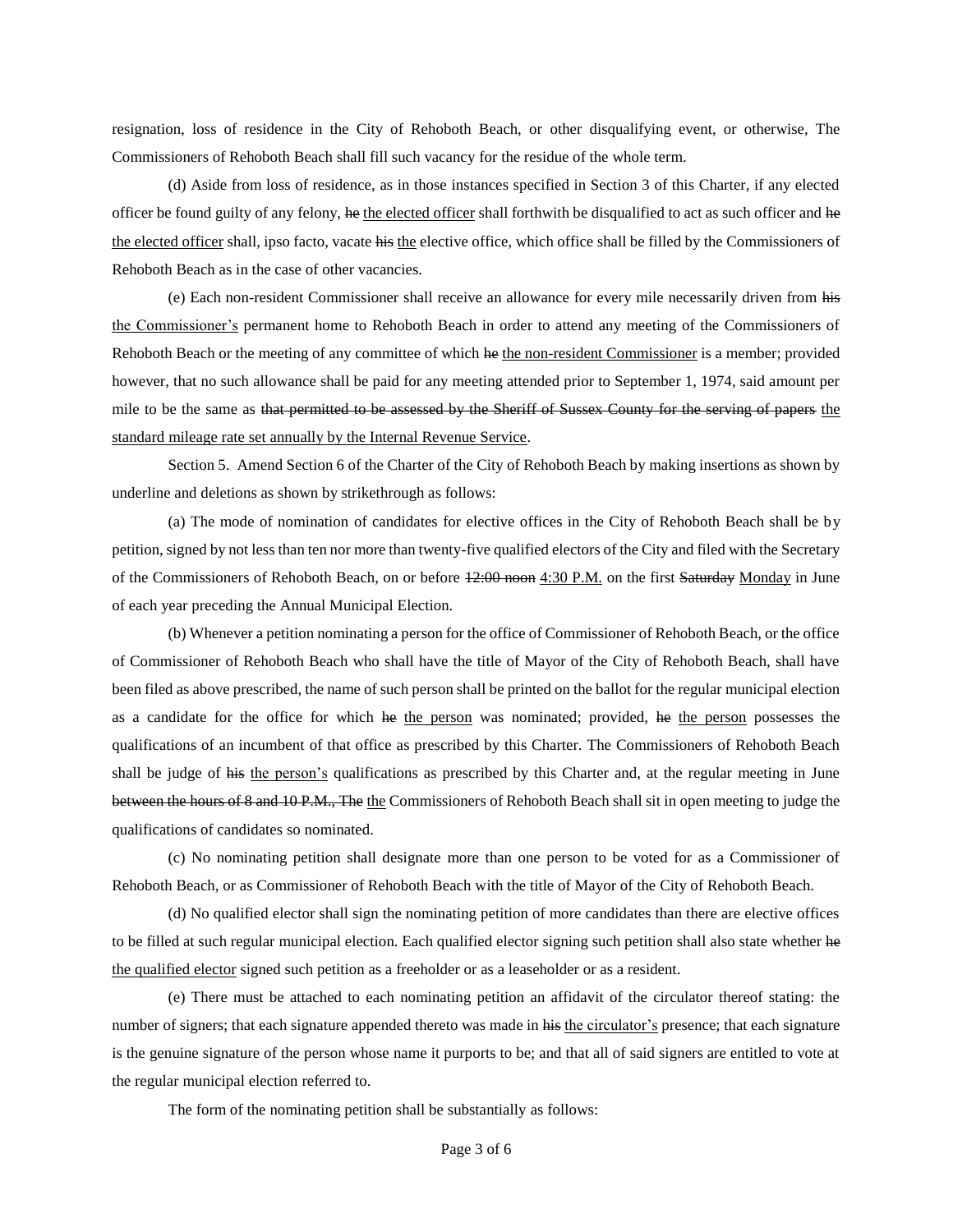We, the undersigned, electors of the City of Rehoboth Beach, hereby nominate .................................... for the office of .......................... to be voted for at the regular municipal election to be held in said City, on the .......... day of ............. in the year.........; and we individually certify that we are qualified to vote for a candidate for the office named, and that we have truly designated the capacity in which we have signed this petition as such qualified voter. Name Freeholder Resident of Delaware & Rehoboth

(space for signatures)

State of Delaware:

SS

#### Sussex County:

....................................... being duly sworn (or affirmed) deposes and says that he the individual is the circulator of the foregoing petition paper containing ............................. signatures and that the signatures appended thereto were made in his the circulator's presence and are the signatures of the persons whose names they purport to be, and that he the circulator verily believes the status of each signer thereof to be truly stated and that all of said signers are entitled to vote at the said regular municipal election referred to in said paper.

...................................

#### **Circulator**

SUBSCRIBED AND SWORN TO (or affirmed) before me this .................... day of, A.D. ............

### ...................................

### Notary Public

Section 6. Amend Section 7 of the Charter of the City of Rehoboth Beach by making insertions as shown by underline and deletions as shown by strikethrough as follows:

(d) At such annual election, every natural person, male or female, who shall have attained the age of Eighteen (18) years and who shall be freeholder, as defined in this Chapter, in The City of Rehoboth Beach for a period of thirty (30) days immediately preceding the date of such Annual Municipal Election or who shall be a leaseholder, as defined in this Chapter, in The City of Rehoboth Beach for a period of Six (6) months immediately preceding the date of such Annual Municipal Election, whether or not such person is a resident of the State of Delaware or of The City of Rehoboth Beach shall have One (1) vote, provided such person is registered on the "Books of Registered Voters" of The City of Rehoboth Beach as set forth herein. In addition, every natural person, male or female, who shall have obtained the age of Eighteen (18) years on the date of the Annual Municipal Election who shall be a bona fide resident of the State of Delaware and The City of Rehoboth Beach on the date of the Annual Municipal Election shall be entitled to one (1) vote provided such person shall be registered on the "Books of Registered Voters" of The City of Rehoboth Beach as set forth herein. The Commissioners of Rehoboth Beach shall provide Two (2) registers to be known as the "Books of Registered Voters" which are to be kept at the office of the City Manager. The Books of Registered Voters shall contain the following information for each registrant: The names of the voters arranged in alphabetical order, The permanent address of the voter, the local address of the voter, the birth date of the voter, the date the registrant became a resident of the State of Delaware, the date the registrant became a resident of the City of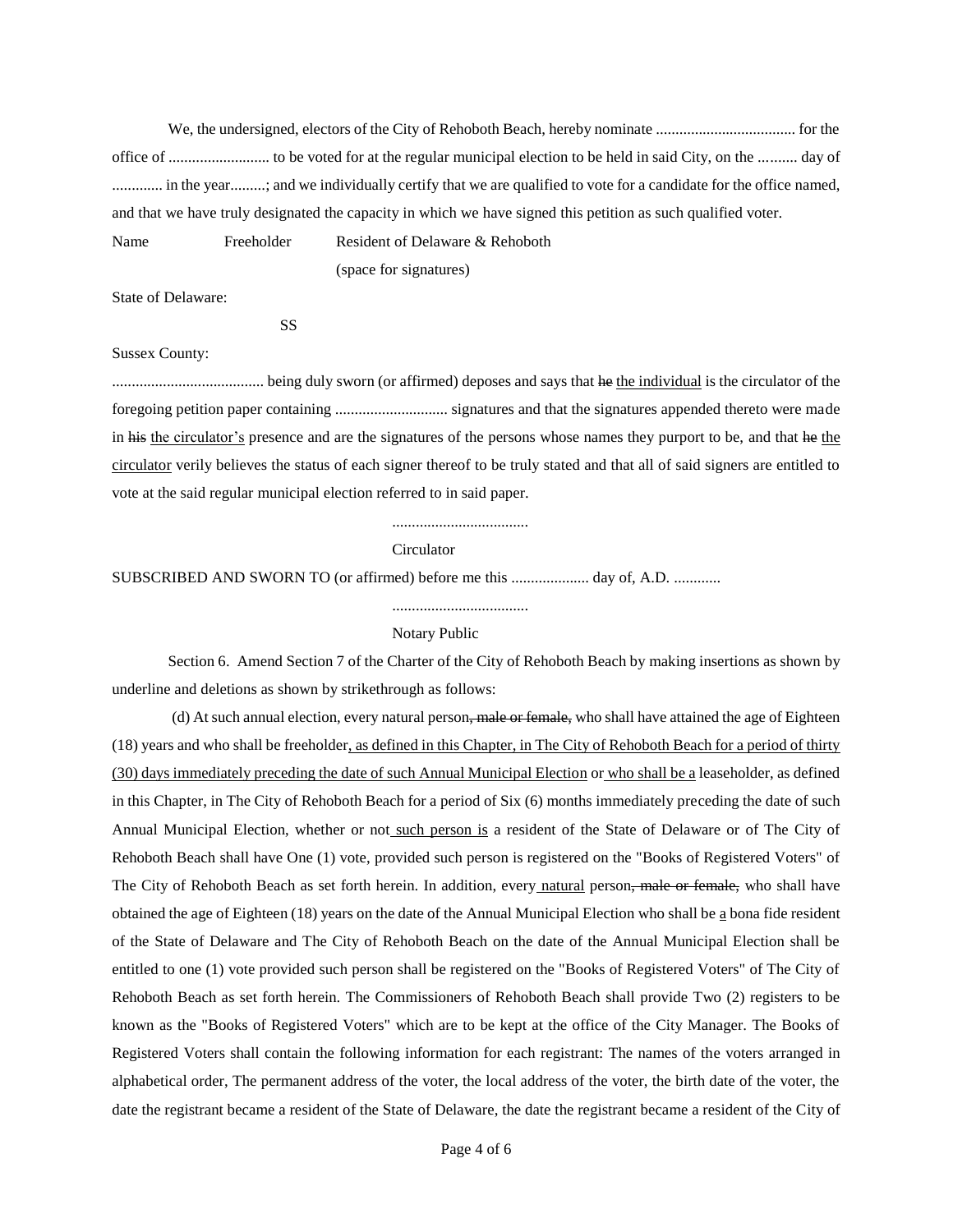Rehoboth Beach, the date the registrant became a freeholder of the City of Rehoboth Beach and other pertinent information. No natural person shall be registered upon the Books of Registered Voters unless such person will have acquired the qualifications to vote in the Annual Municipal Election for the year in which such person registers. A person shall only be required to register One (1) time; provided however, that if a registered voter fails to vote in Two (2) consecutive Annual Municipal Elections in which there is a contest, his name shall be removed from the Books of Registered Voters and notice sent to said registered voter at his last known address by registered mail with return receipt requested advising that his name has been removed from the list of registered voters and that it will be necessary to register again in order to be eligible to vote in the Annual Municipal Election the City shall send a voter verification request by forwardable first-class mail to the voter at the voter's last known address, provided all similarly situated voters are also sent such voter verification request at the same time, asking the voter to sign a return card and: (1) authorize cancellation of their Rehoboth Beach voter registration because they are no longer eligible to vote as a resident, Freeholder, or Leaseholder in Annual Municipal Elections, or (2) confirm that the voter continues to be eligible to vote in Annual Municipal Elections. The City, upon receipt of the returned notice and in accordance with the response, shall: (1) cancel the person's registration, or (2) update the person's voter registration record with any new information and certify the person remains eligible to vote. Sixty days following a voter verification mailing, the City shall place all persons who did not reply to the voter verification request into "inactive status." A person shall be returned to active status if the person subsequently returns the return card indicating the person continues to be eligible to vote in Annual Municipal Elections, or if the person votes in an Annual Municipal election while in "inactive status." The City shall remove from the Books of Registered Voters any person who remains in "inactive status" for two consecutive Annual Municipal Elections in which there is a contest. The Books of Registered Voters shall be maintained at the office of the City Manager and shall be conclusive evidence of the right of any person to vote at the Annual Municipal Election. A person may register at the Office of the City Manager on any day during the regular business hours on any day until the close of business on the Friday in June in any year thirty (30) days prior to the Annual Municipal Election.

As used in this Chapter "Freeholder" means a natural person who holds title of record to a fee simple estate or life estate in and to an undivided interest in real property in the City or who holds title of record to real property in the City as a tenant by the entirety or who is both grantor/settler and trustee of a valid revocable trust to which real property located within the City has been conveyed, provided that a copy of the trust document identifying a grantor/settler and trustee is on file with the City.

"Real Property" includes condominiums created under the Delaware Unit Property Act or the Delaware Uniform Common Interest Ownership Act.

As used in this Chapter "Lease" means a valid lease to real property in the City for a term of at least ten (10) years which lease is recorded in the Office of the Recorder of Deeds in and for Sussex County and upon which real property is erected an improvement having an assessed valuation of at least one thousand dollars (\$1,000.00) as shown by the records of the City of Rehoboth Beach.